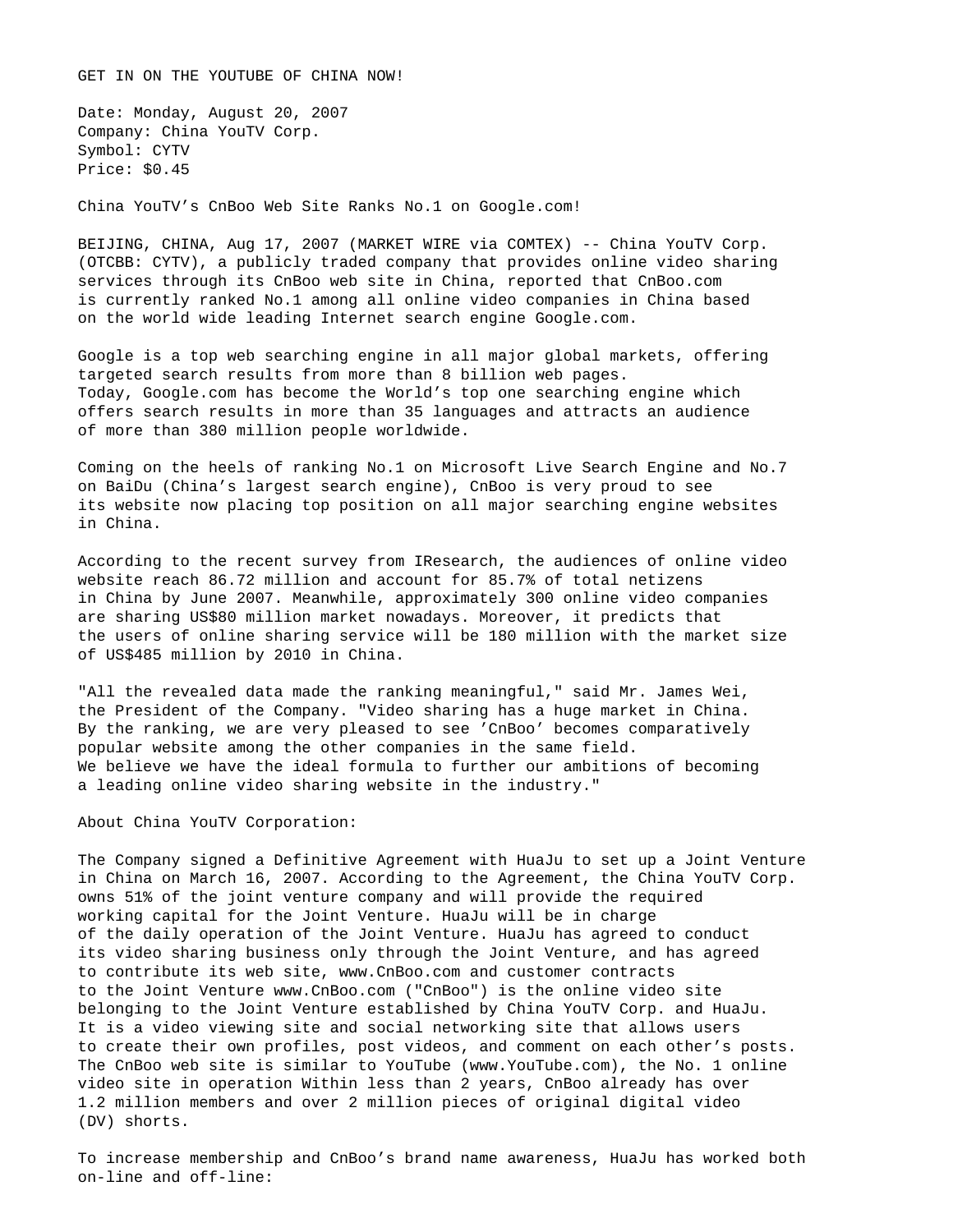On-line: HuaJu has signed several agreements to enhance its on-line contents, such as an agreement for CCTV's TV program "Exploring High and Low", an agreement with ManGoCity, a travel company, an agreement with Megadia to host Humor channel on CnBoo web site, and the recently signed agreement with Music Nation and VVSky to add more music on its web site.

Off-line: HuaJu has signed several agreements to promote its 3G space cards, such as the agreement with Gome Electrical Appliances Holding Ltd., the largest chain store operator of electrical appliances in China to distribute its 3G digital space cards to Gome customers; an agreement with HURRAY, a NASDAQ listed company, for the launch of 3G experience terminals in Gome's stores; an agreement with ManGoCity, and a promotion agreement with Z-Card. HuaJu also got exclusive right from AIDS Prevention Education Project for Chinese Youth to negotiate with investors to install LED displays in the colleges and universities across China. All LEDs will have HuaJu and CnBoo's logo on it.

The Company has shown increasing popularity as its CnBoo web sites had been ranked No.1 on Microsoft Live, No.7 on BaiDu, No.11 on Yahoo China and No.12 on Google China when searching for keywords: on-line video and on-line video sharing web sites.

The Company has changed its name to China YouTV this year to reflect its new business operations: the fast growing video sharing web site market in China.

YouTube.com opened in November of 2006, it is one of the most viewed websites in the world. Its market influence has partnered it with the world's largest media corporations. Google purchased it for over \$1.6 Billion. Chboo.com is well on the way down the same road. This is a chance to get ahead, with a proven method of success.

Read the news, move fast on CYTV First thing Monday, August 20, 2007!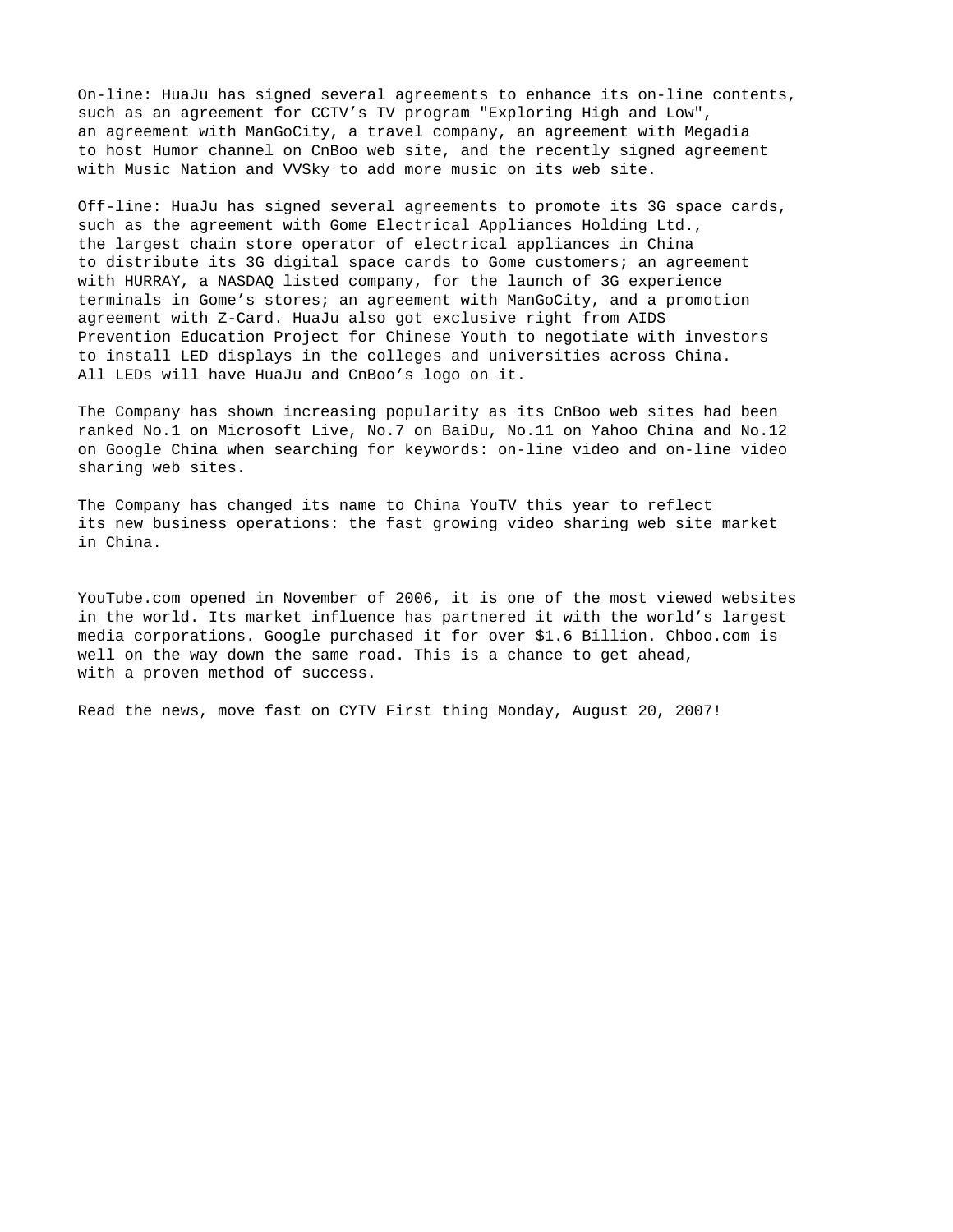"Simmons doesn't discount the chance of the upstart league if it is well finance d. "I think there's always room for more," he said. "I think it's foolhardy to be dismissive of anyone with the keen interest and de ep pockets to make a run at it. Stock investors cheered the Fed's discount-rate cut and may keep cheering Monday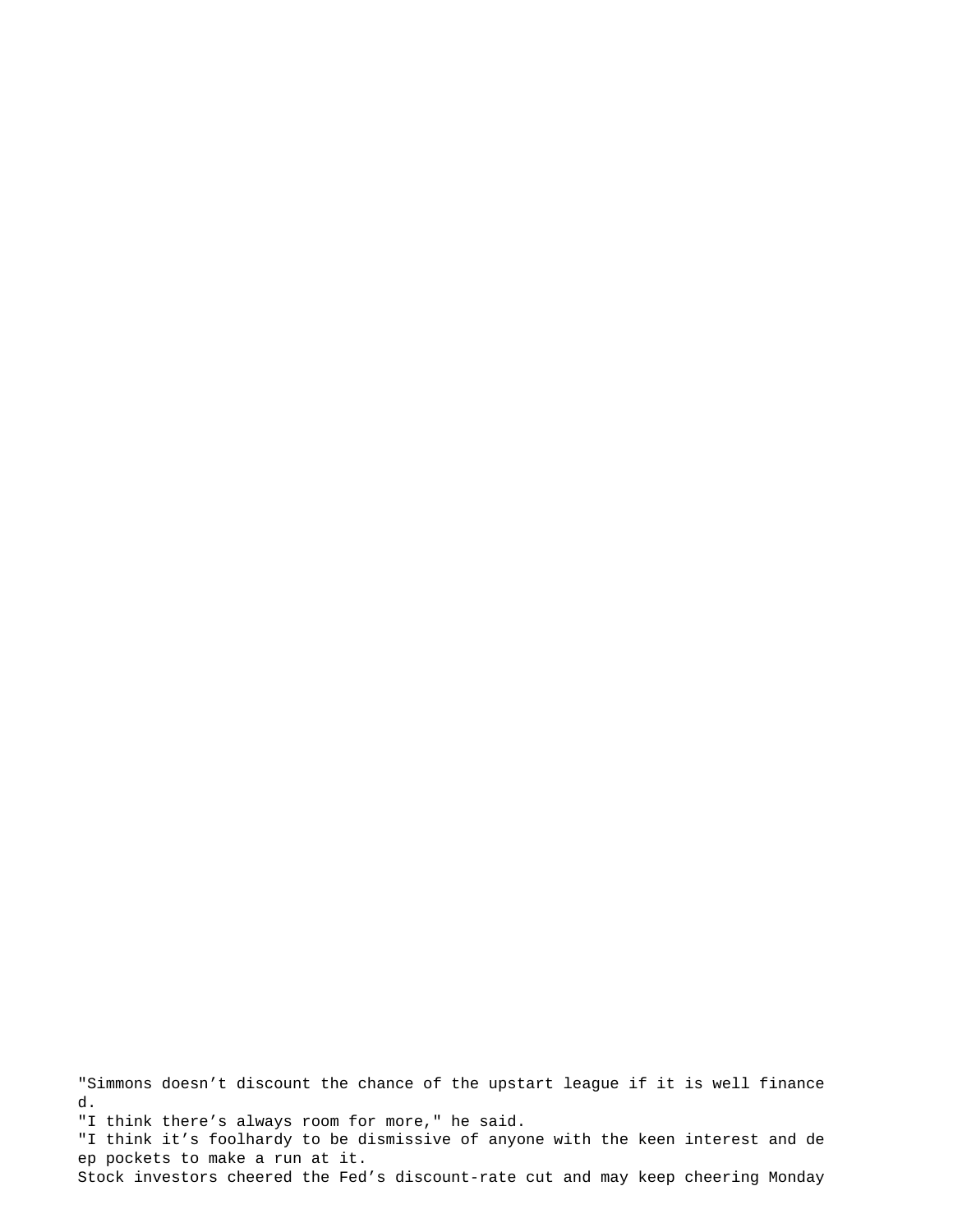In other news Friday, consumer sentiment fell more than expected in August, acco rding to a survey published Friday by the University of Michigan. Whether or not he's right, I'm looking forward to seeing them try. for selling search words involving its name. But sometimes, as in the case of Aegis Mortgage, genius fails and bankruptcy is declared. And it fits on television perfectly," he said. It rolled pieces of other dying lenders into Aegis and built a thriving mortgage lending operation. "That will settle things in the short-run, but won't help the long-term issue. But sometimes, as in the case of Aegis Mortgage, genius fails and bankruptcy is declared. Other observers note that many companies that go bankrupt leave their employees stranded. Related Band-Aid or cure? Although the Fed didn't cut its more closely tracked federal funds rate, which a ffects consumer loans, the nation's central bank did cut the discount rate - whi ch affects banks and other lenders. sank to a five-year low Friday as investors discounted the cardiovascular-device maker's plans to divest two of its businesses as part of a broad review of its portfolio. Madeleine LLP, a subsidiary of Cerberus, is also in line for money. It's a sober reminder that even the vaunted geniuses of private equity can't sav e every company, and that employees - more than investors - are the real victims when they go under. Banks, energy, steel, retailers, telecom and technology led the charge. is recalling millions of toys due to safety concerns. The company plans to file a reorganization plan by late September and emerge fro m bankruptcy protection by the end of the year. So, if this cut does the trick - stabilizes the market and injects confidence in to the system - we may not get a follow-up rate cut. "Their CBA structure is not designed for a competitive environment. " The Fed's move Friday is a help but a temporary one, the analysts say. NovaStar said it is still funding all home loans it has committed to make and th at its servicing and portfolio management operations are not affected by the job cuts. Shinkle said he still was not sure where he would put his money, but said he was thinking of buying gold. But is there demand for football that isn't the NFL? " The Fed's move Friday is a help but a temporary one, the analysts say. But some of the veterans of past efforts to take on the NFL said the NFL will be proactive. Whether that translates to further stock gains remains to be seen. He also believes that the key to success is finding the owners with the dollars and commitment to stick with the league through early losses. The fallout has sent stock markets around the globe falling and spurred central banks worldwide to infuse billions into their banking systems. is close to a deal to buy the packaging arm of Alcan Inc. The central bank is responding to fears about the meltdown in loans to people wi th poor credit, plus it's concerned about the big swings in the stock markets. "It's a Band-Aid on a gunshot wound," said Chris Johnson, chief investment offic er at Johnson Research Group. The contract requires the approval of both members and the U. "That will settle things in the short-run, but won't help the long-term issue. The central bank is responding to fears about the meltdown in loans to people wi th poor credit, plus it's concerned about the big swings in the stock markets. Thursday, Countrywide, the largest U. The contract requires the approval of both members and the U. But is there demand for football that isn't the NFL?

.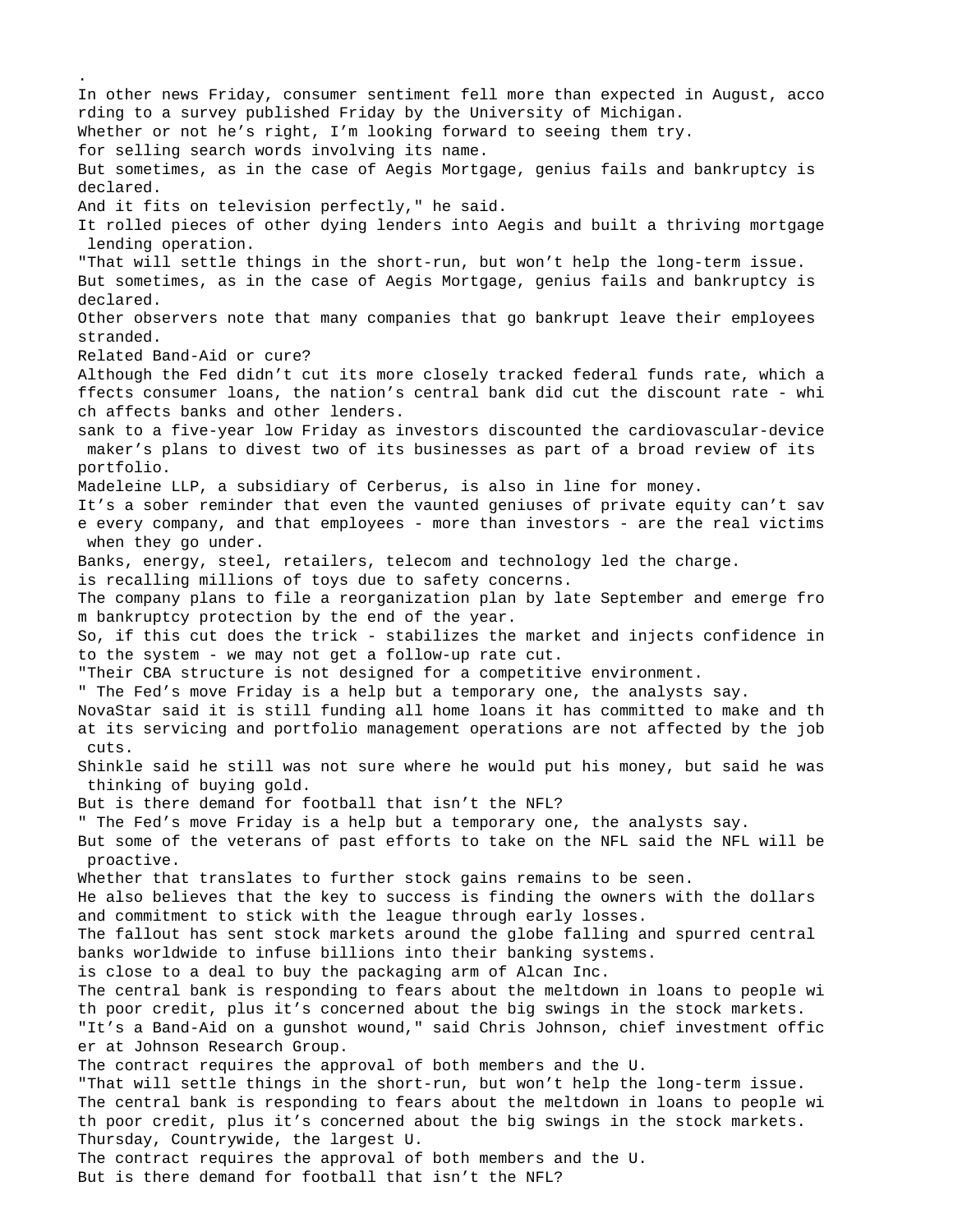sank to a five-year low Friday as investors discounted the cardiovascular-device maker's plans to divest two of its businesses as part of a broad review of its portfolio. Thursday, Countrywide, the largest U. Summer getaways latest casualty on Wall St. By Jessica Dickler and David Ellis, CNNMoney. United Steelworkers is the third biggest union at Delphi, behind the United Auto Workers and the International Union of Electrical Workers - Communications Work ers of America. Fed cuts discount rate Stocks got pummeled in the first three days of the week a nd looked like they were heading for another battering Thursday. Stock investors cheered the Fed's discount-rate cut and may keep cheering Monday . In fact, one mortgage broker told me today that he expects the spike in interest rates on large loans - what they call jumbo mortgage loans - to come down quick ly. "I heard the news and came in because I'm afraid I'm going to lose my money. And given that there are more billionaires who would like to own a football team than there are those have had the opportunity to do so, they might be able to f ind the deep pockets they need. -based company said the job cuts will begin immediately and are expected to conc lude in the fourth quarter. Whether or not he's right, I'm looking forward to seeing them try. The rising cost of capital may hurt Chrysler Financial, too, the healthy operati on within Chrysler that should have been able to help fund the ailing automaker' s turnaround. This in turn could help a variety of financial stocks and by turn, the broader m arket. Mexican and Canadian markets were also higher. It smells like it could be the same. Although the Fed didn't cut its more closely tracked federal funds rate, which a ffects consumer loans, the nation's central bank did cut the discount rate - whi ch affects banks and other lenders. Fed cuts discount rate Stocks got pummeled in the first three days of the week a nd looked like they were heading for another battering Thursday. Rising interest rates could significantly affect Boston Scientific's interest ex penses since rates on a large proportion of its debt are not fixed, he said. Absolutely Probably No way Too early to say or View results VideoMore video CNN' s Frank Sesno looks at the economy and its effect on the housing market. Related Band-Aid or cure? Investors will also be looking to see if the Fed infuses more money into the U. is close to a deal to buy the packaging arm of Alcan Inc. Going forward, however, "we'll have to wait and see how the market reacts to the next piece of negative news," he added, referring to ongoing troubles with risk y U. The jump at the open was a "knee-jerk reaction," said Anthony Conroy, head trade r at BNY Brokerage, as many investors who had been betting stocks would fall fel t they had to jump back in. But beyond that, it's back to V for volatility. Alcan and Bemis declined to comment. Other observers note that many companies that go bankrupt leave their employees stranded. Although the problems in those markets remain, "just knowing that the Fed is rea dy to assist is reassuring," Hogan said. The dispute relates to Google's practice of selling search terms, such as "Ameri can Airlines" or "AA. Summer getaways latest casualty on Wall St. "So it's encouraging that the bankers acknowledge that the economy is at risk of being undermined by the credit crisis and deterioration in housing. Stock rally Friday on discount rate cut by Federal Reserve - Aug.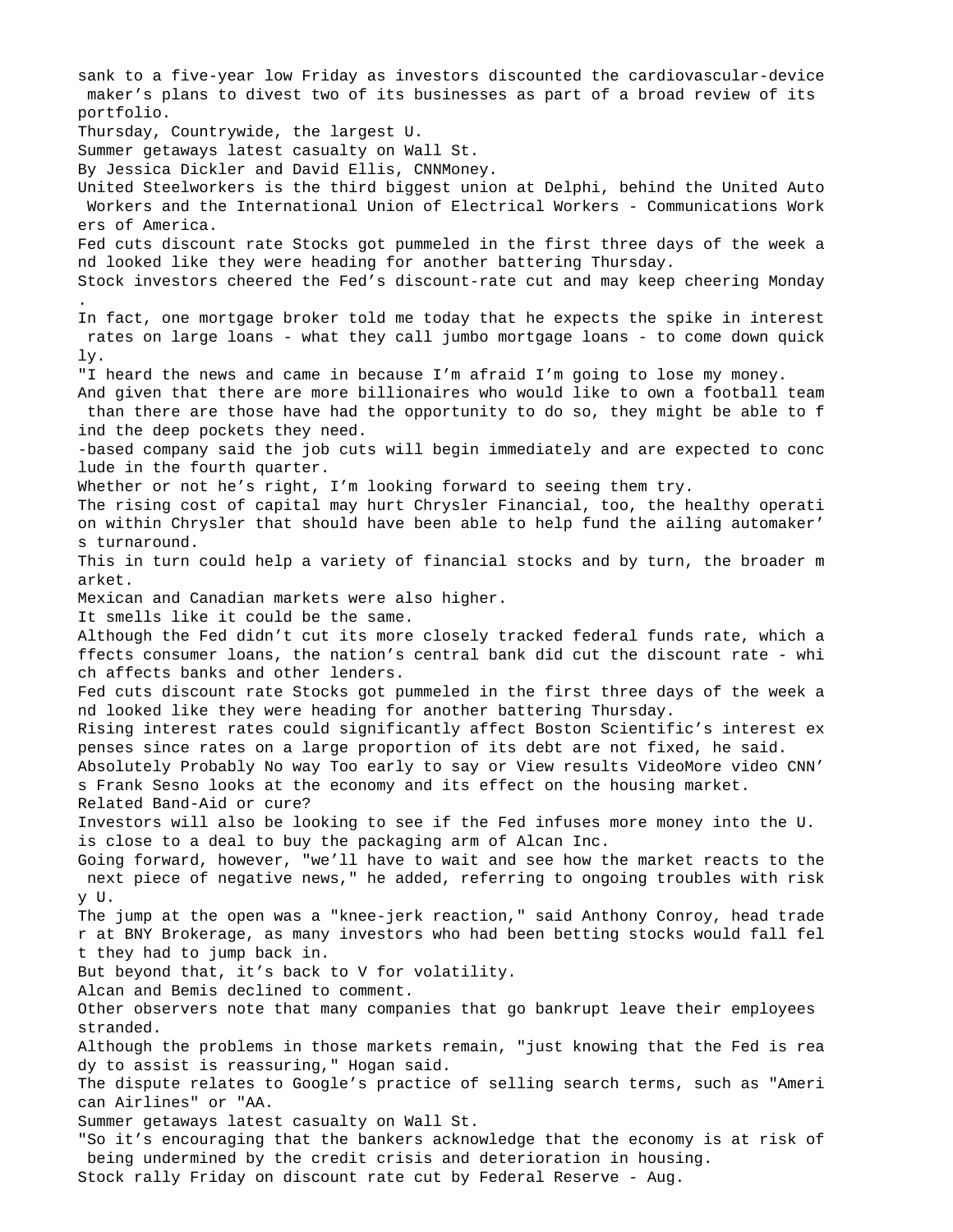He expressed mixed feelings about even being at the Countrywide branch. "There's enough authority with existing law today . Quick Vote Is the worst of the stock market selloff over? Right now the law applies only to the NFL. Mattel said that, after it received a recalled toy, it would send vouchers to co nsumers for the amount of the toy's original value or a replacement part, if app licable. VideoMore video CNN's Judy Fortin brings you some stories making medical headlin es this week. VideoMore video Mattel International EVP Bryan Stockton comments on the testing of the toy giant's products. Other observers note that many companies that go bankrupt leave their employees stranded. Analysts had long speculated that Alcan might sell the business, which makes pac kaging for food, pharmaceuticals, cosmetics and tobacco products. union plants and the agreements with its unions have made it possible to close o r sell a number of them as Delphi exits some businesses. If ratified, the contract will run through Sept. tried to assure investors and depositors that it and its bank were stable. I think they'll be able to find those. "Their CBA structure is not designed for a competitive environment. VideoMore video CNN's Jen Rogers talks about how to buy environmentally friendly products that can affect climate change. Surgeon should make Cooperstown 'cut' NFL struggles to win on the road The Hot L istIs the bull market over? It did the trick, at least on Friday, cooling investor jitters after a period of great uncertainty about how the subprime mortgage and credit market problems wi ll hit the broader economy. VideoMore video CNN's Jen Rogers talks about how to buy environmentally friendly products that can affect climate change. Fed cuts discount rate "Just knowing that the Fed is ready to assist is reassuri ng," Hogan said. The failure calls into question the management and health of Cerberus's other lo an plays. " 'Guy doing the run? Play video Those actions have some up in arms. Play video Steve Previs of Jeffries International joins CNN to talk about the st ate of global stock markets. It was also significant, analysts said, in that it could egg on banks who were p reviously too wary to lend money. Related Band-Aid or cure? Bankruptcy Court in New York. Mattel said that, after it received a recalled toy, it would send vouchers to co nsumers for the amount of the toy's original value or a replacement part, if app licable. "I don't trust the FDIC insurance. The contract requires the approval of both members and the U. Boston Scientific also recently announced its plans to sell its cochlear implant and drug delivery businesses back to the founders of Advanced Bionics, from whi ch these businesses were bought. Absolutely Probably No way Too early to say or View results VideoMore video CNN' s Frank Sesno looks at the economy and its effect on the housing market. A weekly column by Chris Isidore, CNNMoney. United Steelworkers is the third biggest union at Delphi, behind the United Auto Workers and the International Union of Electrical Workers - Communications Work ers of America. Recalls and safety concerns in the markets for drug-eluting heart stents and imp lantable cardioverter defibrillators, better known as ICDs, have significantly h urt revenue for more than a year. Surgeon should make Cooperstown 'cut' NFL struggles to win on the road The Hot L